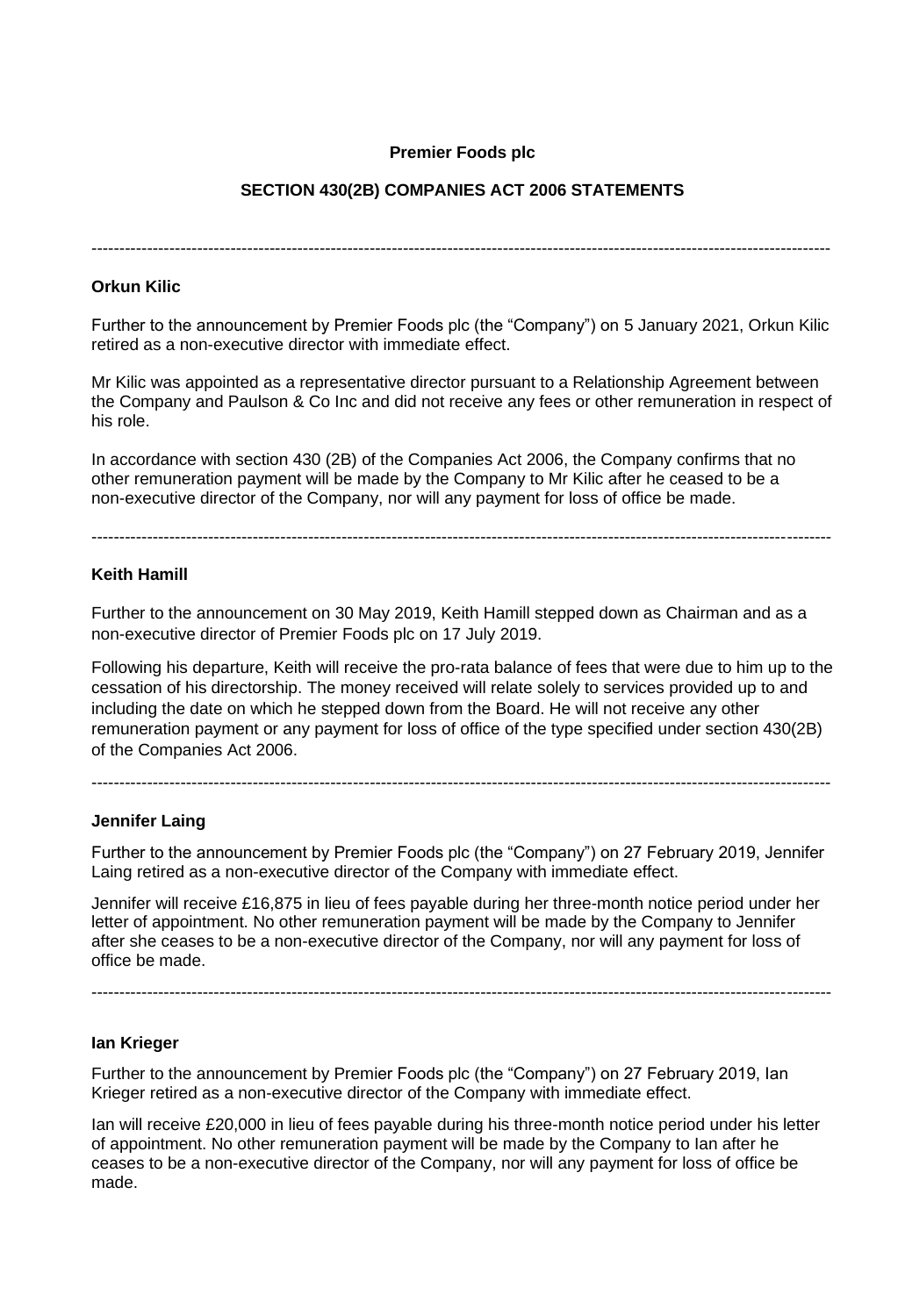-------------------------------------------------------------------------------------------------------------------------------------

## **Gavin Darby**

In its statement on 13 November 2018, the Company stated that the financial arrangements relating to Gavin Darby's departure from the business on 31 January 2019 would be posted on the Company's web site in accordance with section 430(2B) of the Companies Act 2006. Following his ceasing to be the Chief Executive Officer and a director of Premier Foods plc ("**Premier Foods**") these financial arrangements are set out below:

#### **Payments and benefits**

A payment totalling £863,557, in lieu of 12 months' notice in respect of salary, contractual benefits and pension supplement, will be paid in two equal instalments (the first within the next 28 days and the second in six months' time). In the event of him becoming otherwise employed or engaged before the second payment is made, it will be reduced by the amount received (or to be received over the next 6 months) in respect of such employment or engagement, save for the potential for one permitted non-executive directorship, as contemplated by his service agreement.

In addition, a payment of £20,000 is for advisory services to be provided to him after he leaves Premier Foods and a payment of £10,000 (excluding VAT) has been made towards legal fees incurred in connection with his departure.

#### **Bonus for financial year 2018/19**

The Remuneration Committee has determined that, in accordance with his service agreement, he is eligible to receive a pro rata bonus in respect of time served in the financial year ending 30 March 2019. Any amount payable in relation to bonuses will be calculated in accordance with normal procedures after the end of the financial year, taking into account personal and company performance for the full year and paid on the normal bonus payment date.

#### **Share awards**

Awards under the Premier Foods' Long-Term Incentive Plan will, in accordance with the Company's Remuneration Policies and the rules of the Plan, after a time pro rata reduction to reflect the period of time served during the applicable vesting period, vest on the normal vesting dates, subject to satisfaction of the applicable performance conditions at the end of the performance period. If performance had been measured to the date of his leaving then, after taking into account the impact of pro rating, it is estimated that he would receive approximately 339,000 shares in respect of the 2017/18 award and nothing in respect of the other two awards. This would represent 3% of the number of shares originally granted under the three outstanding awards. However, it should be noted that the estimated vesting for the 2017/18 award is based upon EPS performance for only one year out of three and actual vesting (for both this and the other two awards) will be based upon actual performance over the original performance periods.

In accordance with the rules of the Sharesave plan, Sharesave options lapsed when his employment ended.

An award under the Premier Foods' Deferred Bonus Plan (over 299,291 shares arising from the 2017/18 bonus award) will, in accordance with the Directors' Remuneration Policy, vest on the normal vesting date in full without time pro-rating. The value of the shares will be calculable at the date of vesting.

#### **Further information**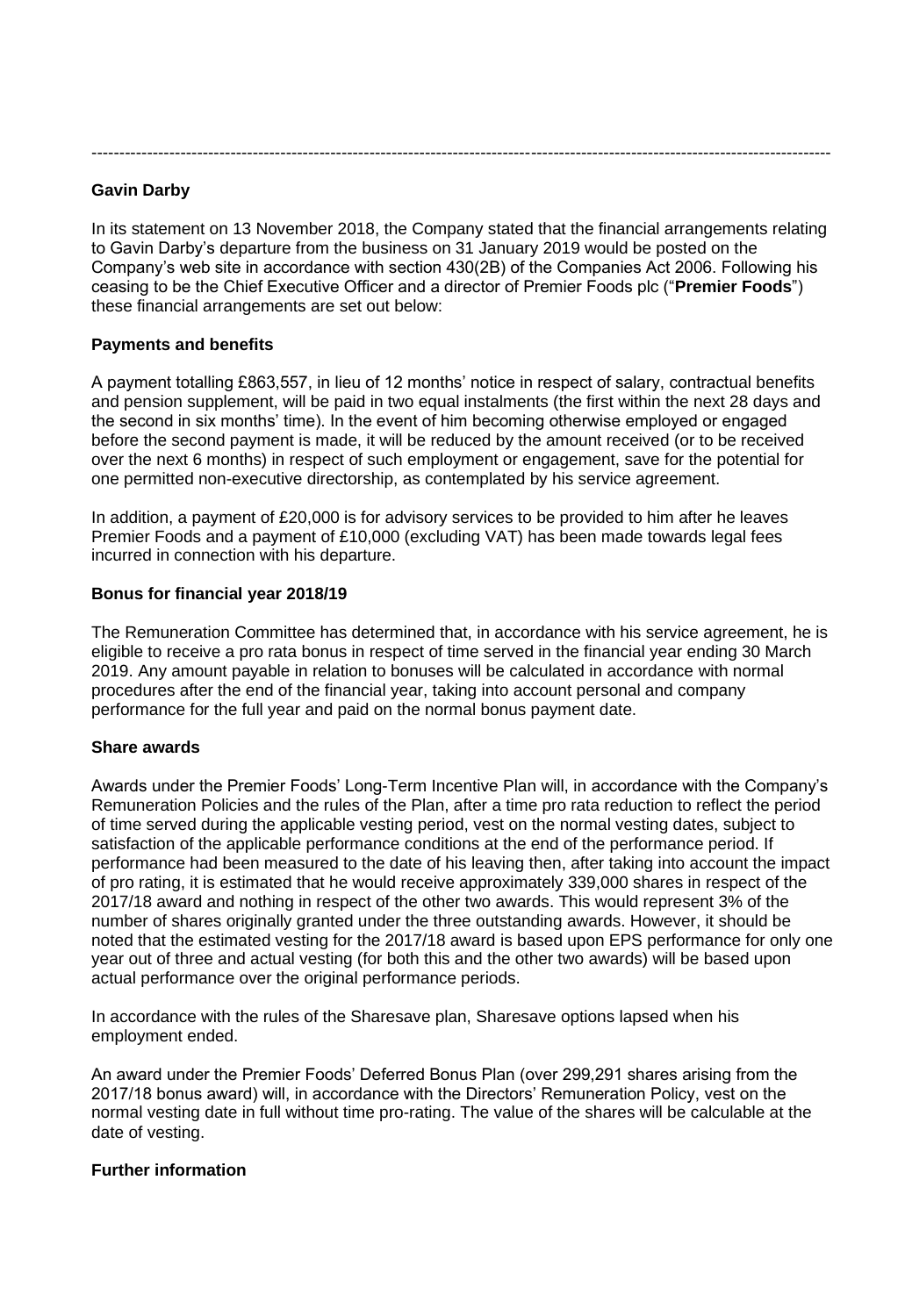The relevant remuneration details relating to the matters set out above will be included in the Directors' Remuneration Report in the Annual Report and Accounts for the year ended 30 March 2019.

Other than the amounts disclosed above, there will be no eligibility for any remuneration payments or payments for loss of office.

-------------------------------------------------------------------------------------------------------------------------------------

#### **Daniel Wosner**

Further to the announcement by Premier Foods plc (the "Company") on 29 March 2018, Daniel Wosner retired as a Non-Executive Director of the Company on 28 March 2018.

In accordance with section 430 (2B) of the Companies Act 2006, the Company confirms that Daniel will receive pro-rated fees up to and including 28 March 2018. No other remuneration payment will be made by the Company to Daniel after he ceased to be a Non-Executive Director of the Company, nor will any payment for loss of office be made.

-------------------------------------------------------------------------------------------------------------------------------------

# **Tsunao Kijima**

Further to the announcement by Premier Foods plc (the "Company") on 14 March 2018, Tsunao Kijima retired as a Non-Executive Director on 23 March 2018.

Mr Kijima was appointed as a representative director pursuant to a Relationship Agreement between the Company and Nissin Foods Holdings Company Ltd and did not receive any fees or other remuneration in respect of his role.

In accordance with section 430 (2B) of the Companies Act 2006, the Company confirms that no other remuneration payment will be made by the Company to Mr Kijima after he ceased to be a Non-Executive Director of the Company, nor will any payment for loss of office be made.

-------------------------------------------------------------------------------------------------------------------------------------

#### **David Beever**

Further to the announcement by Premier Foods plc (the "Company") on 9 August 2017, David Beever retired as a Non-Executive Director and Chairman of the Company on 9 November 2017.

In accordance with section 430 (2B) of the Companies Act 2006, the Company confirms that David will receive pro-rated Chairman fees up to and including 9 November 2017. No other remuneration payment will be made by the Company to David after he ceased to be a Non-Executive Director of the Company, nor will any payment for loss of office be made.

-------------------------------------------------------------------------------------------------------------------------------------

#### **Charles Miller Smith**

Further to the announcement by Premier Foods plc (the "Company") on 7 May 2015, Charles Miller retired as a Non-Executive Director of the Company on 1 June 2015.

In accordance with section 430 (2B) of the Companies Act 2006, the Company confirms that Charles will receive pro-rated fees up to and including 1 June 2015. No other remuneration payment